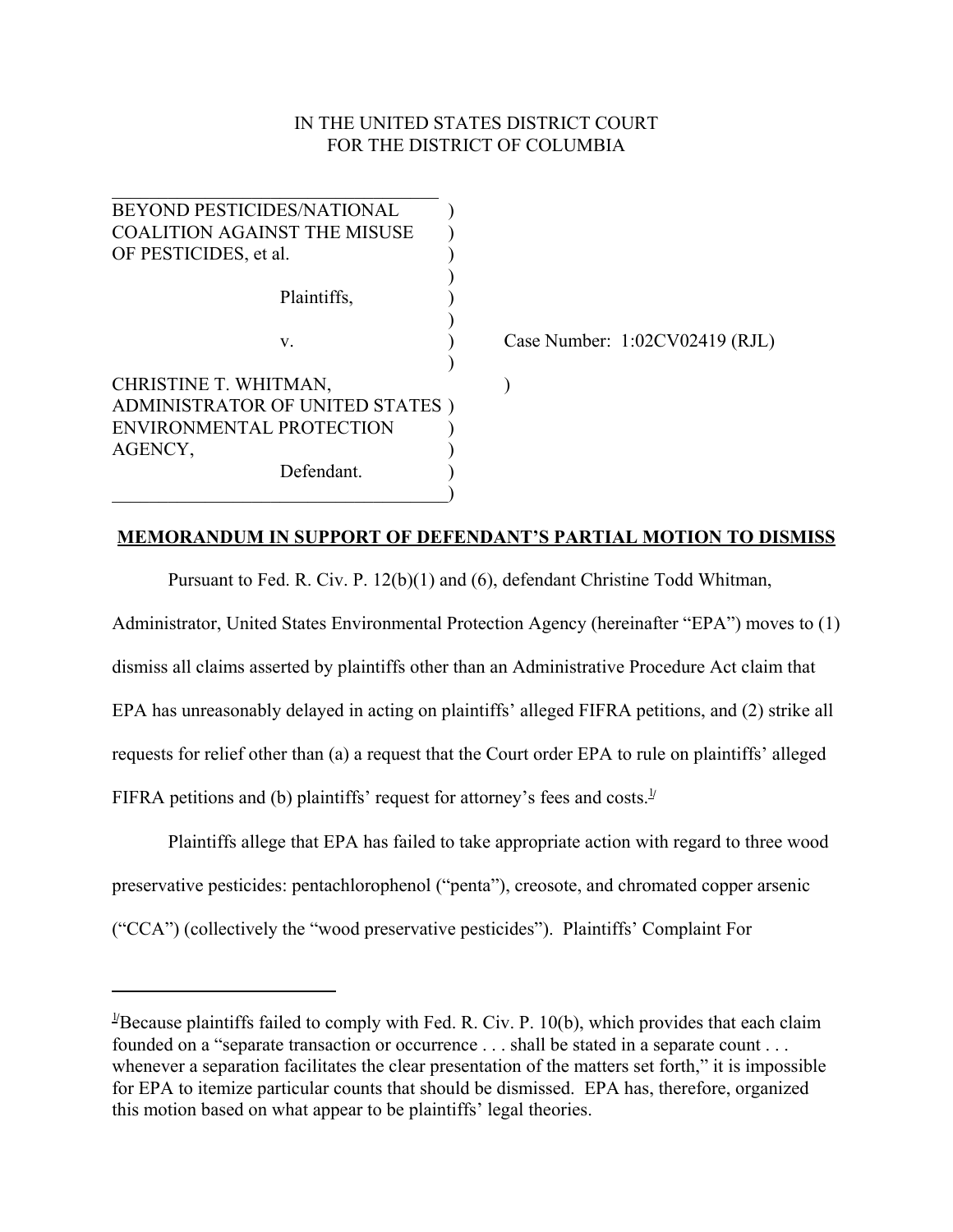Declaratory And Injunctive Relief ("Complaint") ¶ 1. Specifically, plaintiffs contend that (1) EPA should have cancelled and suspended the pesticide registrations for all three products; and (2) EPA should have repealed a 1980 regulation that provides that arsenic-treated wood does not constitute hazardous waste. Id. ¶¶ 1, 64. Plaintiffs purport to seek relief under three different federal statutes: the Solid Waste Disposal Act, as amended by the Resource Conservation and Recovery Act ("RCRA"), 42 U.S.C. §§ 6901-6992k; the Federal Insecticide, Fungicide, and Rodenticide Act ("FIFRA"), 7 U.S.C. §§ 136-136y; and the Administrative Procedure Act ("APA"), 5 U.S.C. §§ 551-706. See Complaint ¶¶ 1, 8. Plaintiffs seek a variety of overlapping declaratory and injunctive relief under all three statutes. See Complaint ¶ 64(a) - (h); Plaintiffs' Reply To EPA's Opposition To Motion For Preliminary Injunction (Docket No. 20), p. 18. Although it is difficult to determine exactly what plaintiffs are asking for – or the legal basis on which they contend they are entitled to any of the particular relief they seek – their requests appear to fall into two broad categories: requests that EPA be ordered to take an action (such as ruling on plaintiffs' petitions), and requests that EPA be ordered to reach a particular result (such as cancelling and suspending certain wood preservative pesticide registrations, or revising conclusions allegedly reached in 1987).

To the extent that plaintiffs seek relief directly under RCRA or FIFRA, their claims must be dismissed. Plaintiffs' RCRA claim apparently challenges (1) a regulation that was promulgated in 1980; (2) EPA's alleged "constructive denial" of plaintiffs' petition requesting the repeal of that regulation; and/or (3) EPA's alleged unreasonable delay in acting on that petition. See Complaint ¶¶ 31-36, 60-61, 63. If plaintiffs are challenging the 1980 regulation itself, then they are far beyond RCRA's 90-day statute of limitations on such challenges. See 42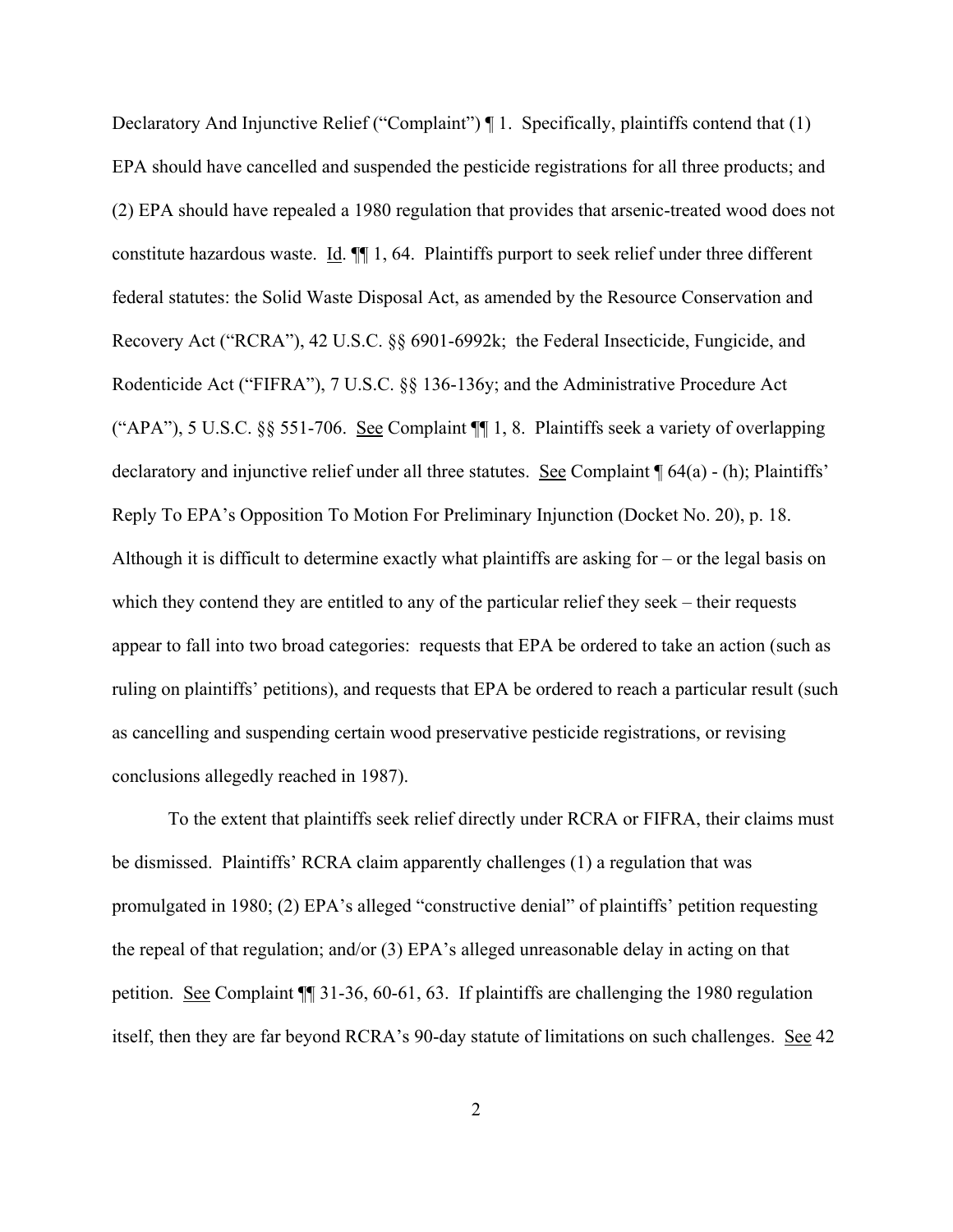U.S.C. § 6976(a)(1). If plaintiffs are challenging an alleged constructive denial of their RCRA petition, then they are in the wrong court; under RCRA, "a petition for review of action of [EPA] in . . . denying any petition for the promulgation, amendment, or repeal of any regulation under this chapter may be filed only in the United States Court of Appeals for the District of Columbia." Id. (emphasis added). And because judicial review of EPA's grant or denial (constructive or otherwise) of a petition filed under RCRA may be had only in the Court of Appeals, any claim for unreasonable delay based on the fact that EPA has not yet ruled on plaintiffs' RCRA petition is restricted to the same court. See Telecommunications Research and Action Center v. Federal Communications Commission ("TRAC"), 750 F.2d 70, 75 (D.C. Cir. 1984) (where statute commits review of agency action to Court of Appeals, any suit seeking relief that might affect Circuit Court's future jurisdiction [e.g., a claim for unreasonable delay of such agency action] "is subject to the exclusive review of the Court of Appeals") (emphasis in original). Plaintiffs' RCRA claims thus must be dismissed for lack of subject matter jurisdiction.

Plaintiffs' FIFRA claims are similarly beyond the Court's jurisdiction. FIFRA limits district court judicial review of agency actions to "the refusal of [EPA] to cancel or suspend a registration . . . and other final actions of [EPA]." 7 U.S.C. § 136n(a). There has been no refusal by EPA to cancel or suspend any of the pesticide registrations challenged by plaintiff, nor has there been any other final agency action subject to judicial review under FIFRA. To the extent that plaintiffs challenge alleged deficiencies in EPA's reregistration review of the wood preservative pesticides, jurisdiction over their challenge is, as with their RCRA challenges, limited to the Court of Appeals. See 7 U.S.C. § 136a-1(m) (EPA's failure to take action required by reregistration provisions subject to judicial review under procedures prescribed by section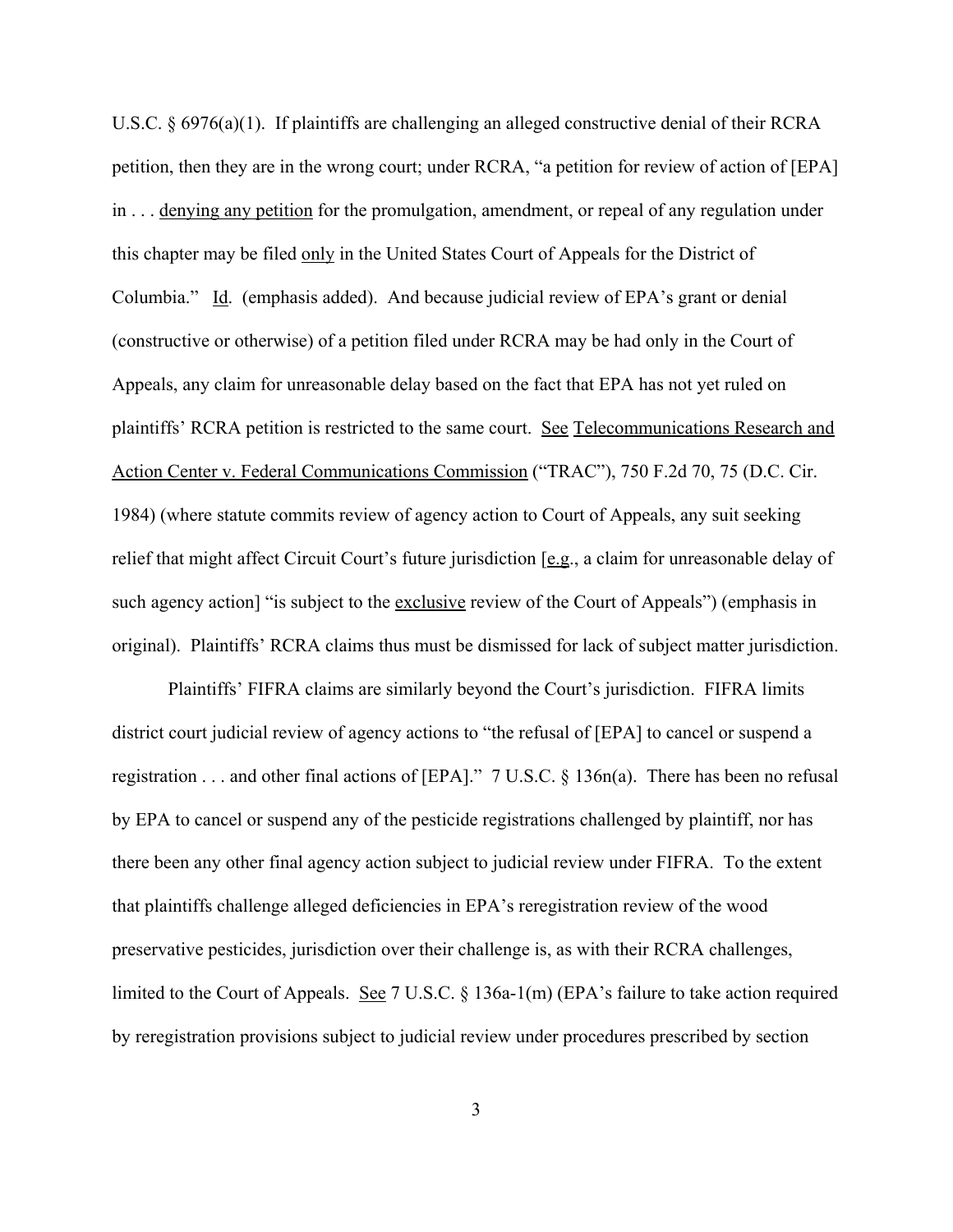136n(b) of FIFRA); 7 U.S.C. § 136n(b) (discussing review by Court of Appeals). Plaintiffs' FIFRA claims must therefore be dismissed.

EPA does not presently seek to dismiss plaintiffs' APA claim for unreasonable delay, although EPA believes this claim to be meritless. However, plaintiffs' remaining APA claims must be dismissed. Plaintiffs simply cannot use the APA to pursue a generalized claim based on their overall dissatisfaction with EPA's treatment of the wood preservative pesticides. See Lujan v. National Wildlife Federation, 497 U.S. 871, 891 (1990) (plaintiff could not "seek wholesale improvement" of agency program "by court decree," but instead was required to "direct its attack against some particular agency action that cause[d] it harm"). The "agency actions" identified by plaintiffs either are not final (and thus are not subject to judicial review under the APA) or are well outside the statute of limitations. Moreover, to the extent that plaintiffs challenge agency inactions, the wide-ranging relief requested by plaintiffs extends far beyond that available under the APA. If the Court concludes that EPA has unreasonably delayed in acting on plaintiffs' FIFRA petitions, it can certainly order EPA to act on those petitions.<sup>2</sup> It cannot, however, do what plaintiffs request and order EPA to reach a particular result. Still less does the APA grant the Court authority to make independent "findings" regarding the alleged hazards posed by the wood preservative pesticides, or to order EPA to revisit and "revise" conclusions reached over fifteen years ago. <u>See</u> Complaint  $\P$  64(a), 64(c).

<sup>&</sup>lt;sup>2</sup>Plaintiffs identify a total of six "petitions" under FIFRA that allegedly have been either constructively denied or unreasonably delayed. See Complaint ¶¶ 39-40, 44-45, 50, 52-53, 63. For convenience, all six are referred to collectively herein as plaintiffs' "FIFRA petitions." EPA does not thereby concede that all of the communications identified by plaintiffs were in fact "petitions" requiring some response or action by EPA. The question of whether each of plaintiffs' communications to EPA constitutes a "petition" will be addressed in briefing on the merits of plaintiffs' unreasonable delay claim.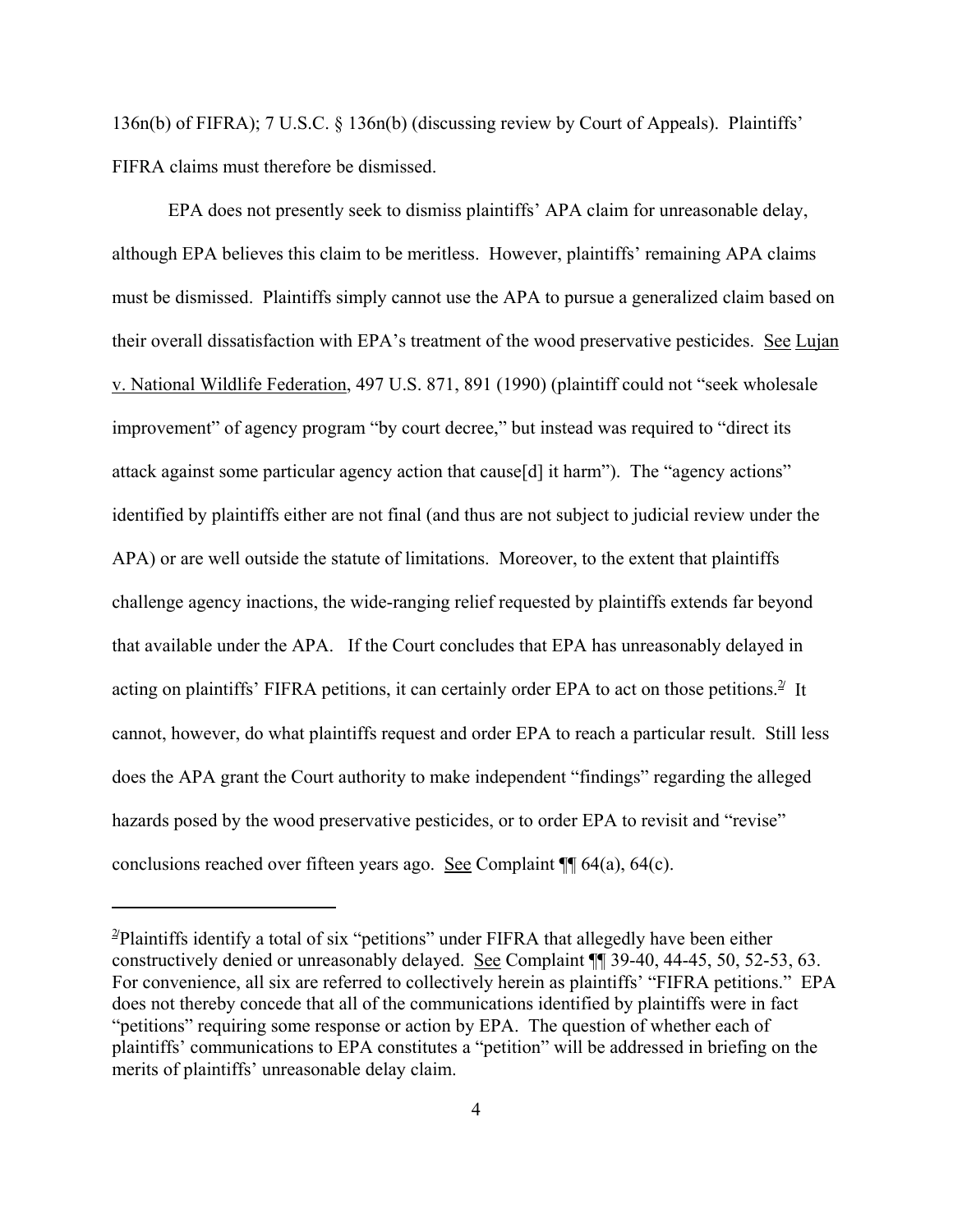Plaintiffs' Complaint must therefore be dismissed to the extent that it (1) seeks relief under any statute other than the APA, and (2) seeks any relief other than an order requiring EPA to act on plaintiffs' FIFRA petitions regarding the pesticide registrations for the wood preservative pesticides.<sup>3/</sup>

#### **I. STATUTORY BACKGROUND**

#### **A. RCRA**

Congress enacted RCRA to address the serious environmental and health dangers arising from waste generation, management, and disposal. Congress was particularly concerned with the management and disposal of hazardous wastes, for which it mandated comprehensive "cradle-to-grave" regulation in RCRA Subtitle C, 42 U.S.C. §§ 6921-6939e. Hazardous waste is broadly defined as "a solid waste" which may either "cause or significantly contribute to" an increase in mortality or serious illness, or "pose a substantial present or potential hazard to human health or the environment when improperly . . . disposed of, or otherwise managed." 42 U.S.C. § 6903(5). Congress delegated to EPA the task of developing criteria for identifying the characteristics of hazardous waste and listing hazardous wastes. 42 U.S.C. § 6921(a).

Plaintiffs' RCRA claims are governed by Section 7006(a), which vests exclusive jurisdiction in the courts of appeals to review final actions of the Administrator. 42 U.S.C. § 6976(a). In pertinent part, RCRA section 7006(a)(1) provides that review of EPA's action in "promulgating any regulation" or "denying any petition for the promulgation, amendment or

<sup>&</sup>lt;sup>3/</sup>Plaintiffs also seek attorneys' fees and costs under 28 U.S.C. § 2412(d). While EPA does not believe that plaintiffs' sole cognizable claim (i.e., their unreasonable delay claim under the APA) has any merit, EPA recognizes that dismissal of plaintiffs' claim for fees and costs would be premature.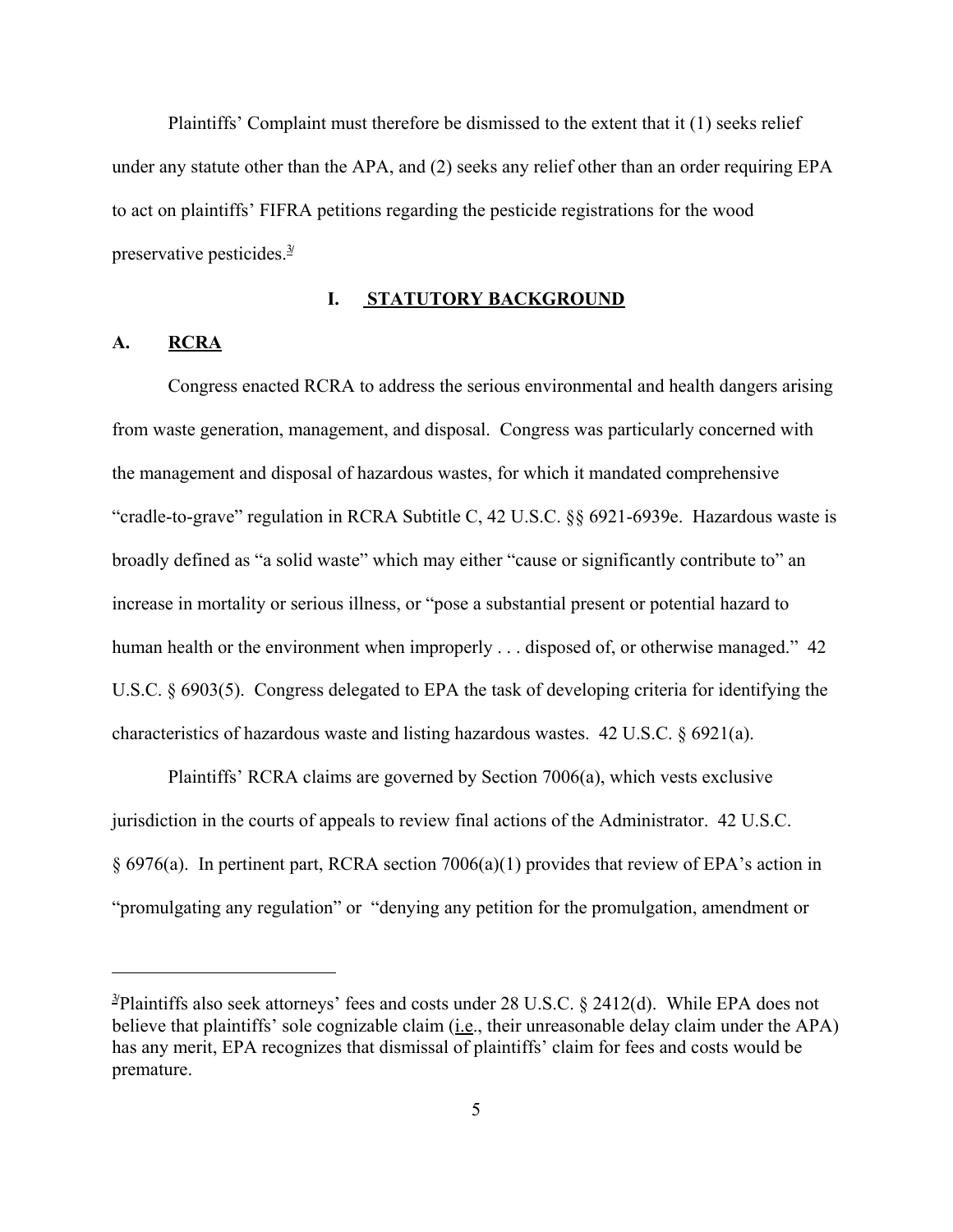repeal of any regulation under [RCRA] may be filed only in the United States Court of Appeals for the District of Columbia" within ninety days after EPA's action. 42 U.S.C. § 7976(a)(1) (emphasis added).

#### **B. FIFRA**

Pertinent provisions of FIFRA are discussed in detail in defendants' opposition to plaintiffs' motion for a preliminary injunction, which is incorporated by reference herein. See Defendants' Memorandum In Opposition To Motion For Preliminary Injunction (Docket No. 9) ("Def. Mem.") pp. 6-10. In general, FIFRA requires federal registration of all pesticides sold or distributed in the United States. Def. Mem. p. 1 n.1, p. 6. FIFRA also gives EPA the authority to cancel the registrations for pesticides that do not comply with FIFRA and, if appropriate, to suspend those registrations pending the completion of cancellation proceedings. Def. Mem. pp. 6-8. All of EPA's determinations relevant to this proceeding regarding pesticide registration (including decisions regarding cancellation and suspension) are governed by the same cost/benefit balancing test, i.e., that a pesticide must not pose "any unreasonable risk to man or the environment, taking into account the economic, social, and environmental costs and benefits of the use of any pesticide." 7 U.S.C. § 136a(c)(5), 136(bb). In 1988, Congress amended FIFRA to include a specific process for the reregistration of previously registered pesticides. 7 U.S.C § 136a-1; <u>see</u> Def. Mem. pp. 8-10. The wood preservative pesticides are undergoing a reregistration review consistent with the process created by Congress. Def. Mem. pp. 10-12.

FIFRA includes a narrow judicial review provision, which authorizes a district court to review "the refusal of [EPA] to cancel or suspend a registration . . . and other final actions of [EPA] . . . . " 7 U.S.C. § 136n(a). Section 4 of FIFRA, which established the reregistration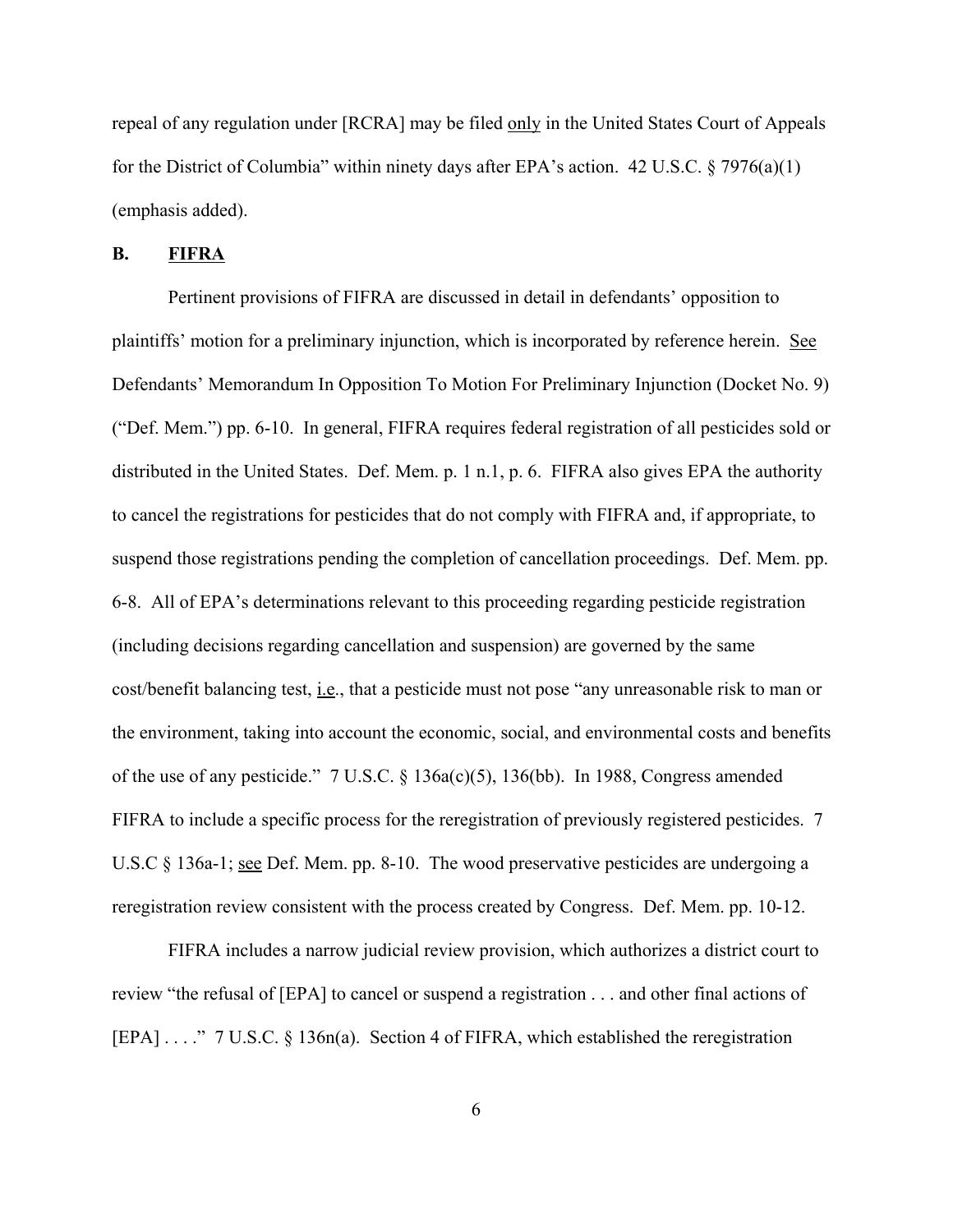program, also contains a limited judicial review provision. Section 4(m) provides that "[a]ny failure of [EPA] to take any action required by this section shall be subject to judicial review under the procedures prescribed by section 136n(b) of this title." 7 U.S.C. § 136a-1(m). Section 136n(b), in turn, authorizes judicial review by the court of appeals, but not by a district court. 7 U.S.C. § 136n(b).

#### **C. APA**

Under the APA, a person "adversely affected or aggrieved" by certain agency actions is entitled to judicial review. 5 U.S.C. § 702. Reviewable agency actions are, however, limited to those "made reviewable by statute" and other "final agency action[s]." 5 U.S.C. § 704 (emphasis added). The right of judicial review extends to agency inaction as well as agency action; thus, a reviewing court may "compel agency action unlawfully withheld or unreasonably delayed" as well as setting aside final agency action found to be arbitrary, capricious, an abuse of discretion, or otherwise not in accordance with law. 5 U.S.C. § 706.

#### **II. STANDARD OF REVIEW**

Federal courts are courts of limited jurisdiction that may exercise only those powers authorized by Constitution and statute. Kokkonen v. Guardian Life Ins. Co. of America, 511 U.S. 375, 377 (1994). Therefore, "[i]t is to be presumed that a cause lies outside this limited jurisdiction, and the burden of establishing the contrary rests upon the party asserting jurisdiction." Kokkonen, 511 U.S. at 377 (citations omitted). Unless Congress has consented to a cause of action against the United States, there is no jurisdiction in any court to entertain such suit. United States v. Sherwood, 312 U.S. 584, 587-88 (1941). Because plaintiffs cannot show that their claims fall within a statutory grant of jurisdiction under either RCRA or FIFRA, their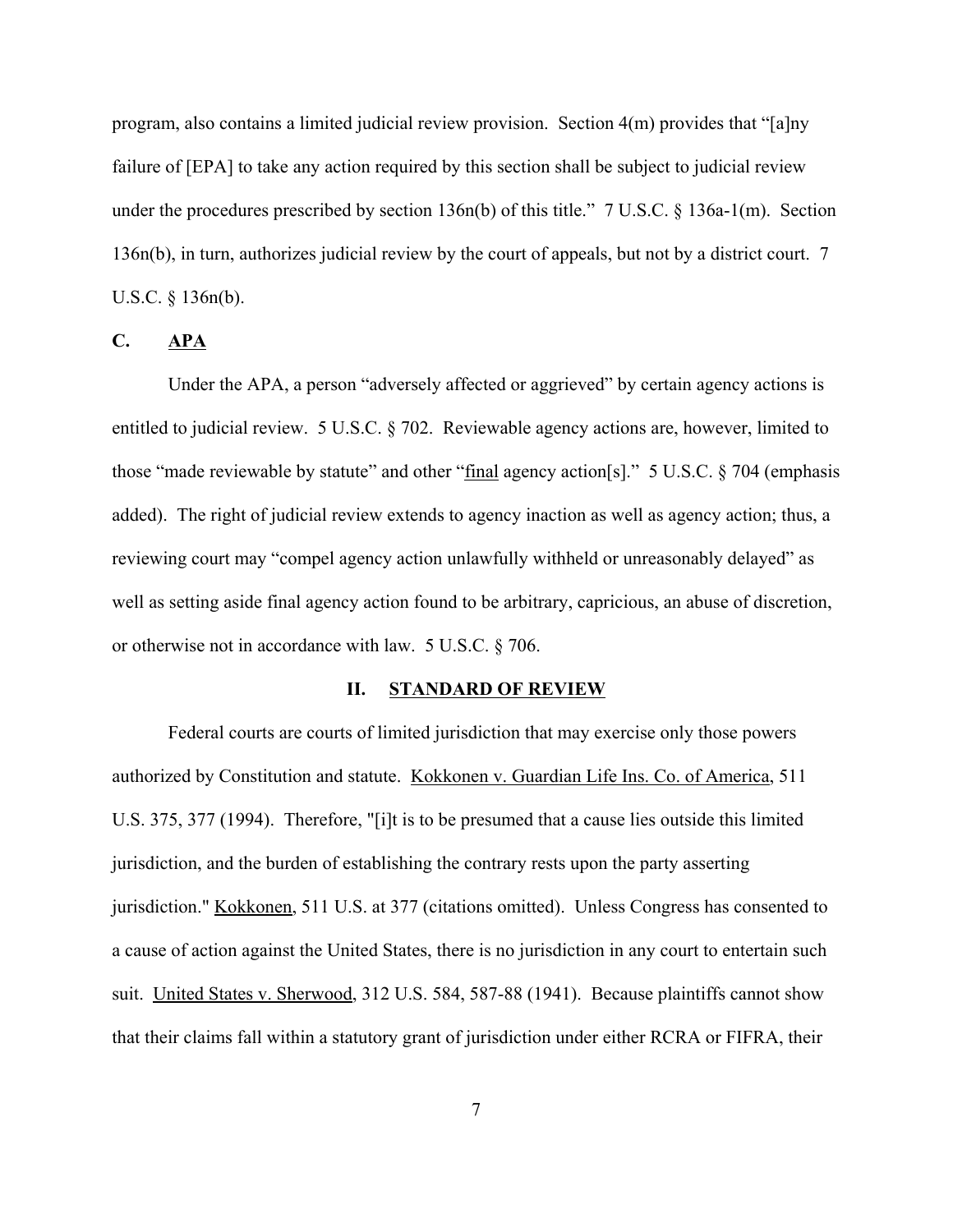RCRA and FIFRA claims must be dismissed under Fed. R. Civ. P. 12(b)(1) for lack of subject matter jurisdiction.

A court must also dismiss a case under Federal Rule of Civil Procedure 12(b)(6) if a plaintiff can prove no set of facts consistent with the allegations in its complaint that would entitle it to relief. Hishon v. King & Spalding, 467 U.S. 69, 73 (1984); see also Fitts v. Federal Nat'l Mortgage Ass'n, 44 F. Supp.2d 317, 321 (D.D.C. 1999). Rule 12(b)(6) motions serve the purpose of allowing the court "to eliminate actions that are fatally flawed in their legal premises and destined to fail, and thus to spare litigants the burdens of unnecessary pretrial and trial activity." Advanced Cardiovascular Sys. v. Scimed Life Sys., 988 F.2d 1157, 1160 (Fed. Cir. 1993) (citations omitted). With the exception of their unreasonable delay claim (which, while meritless, is at least cognizable), plaintiffs have failed to state a claim for which relief may be granted under the APA.

Under both Fed. R. Civ. P. 12(b)(1) and 12(b)(6), the Court should view a complaint's factual allegations in the light most favorable to the plaintiff and draw all reasonable inferences in favor of the plaintiff. See Fitts, 44 F. Supp. 2d at 321. The Court should not, however, accept conclusions of law or legal allegations of subject matter jurisdiction as true. Id.

#### **III. ARGUMENT**

# **A. Plaintiffs' RCRA Claim Must Be Dismissed For Lack Of Subject Matter Jurisdiction.**

Plaintiffs assert three claims under RCRA. Plaintiffs challenge a 1980 regulation that provides that arsenic-treated wood and wood products are not hazardous waste. Complaint ¶ 32, 64(e); see also 40 C.F.R.  $\S$  261.4(b)(9). Plaintiffs also allege that EPA has either (1) constructively denied or (2) unreasonably delayed action on their July 2002 petition to repeal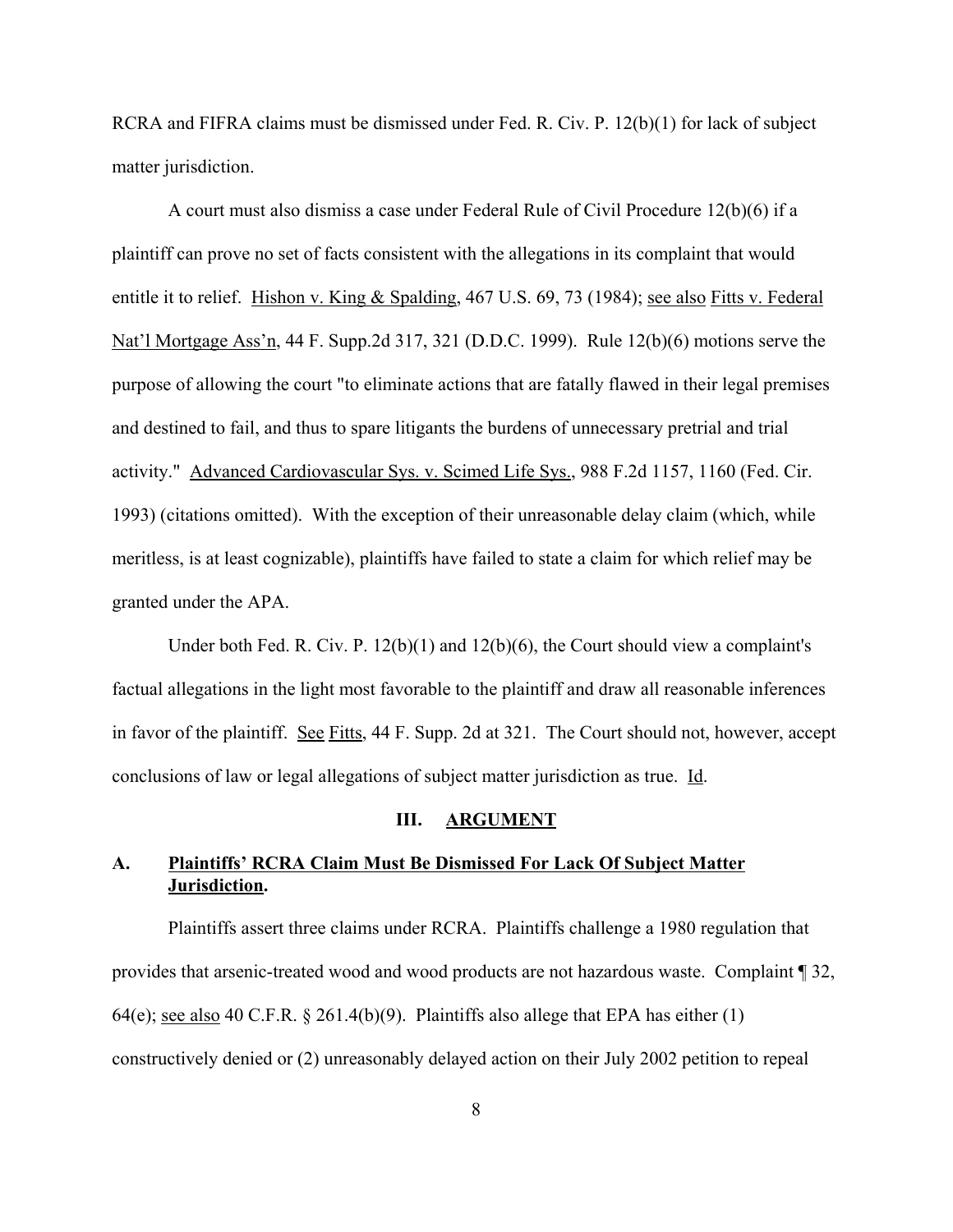that regulation.<sup>4</sup> Complaint ¶ 60-61, 63. This Court lacks jurisdiction over all of plaintiffs' RCRA claims.

## **1. Plaintiffs' challenge to the 1980 regulation is both time-barred and in the wrong court.**

Under RCRA, a petition for review challenging any "action of [EPA] in promulgating any regulation" must be filed "within ninety days from the date of such promulgation," and must be filed in the United States Court of Appeals for the District of Columbia Circuit. 42 U.S.C.  $§ 6976(a)(1)$ . The regulation that plaintiffs object to was promulgated over twenty years ago, and was explicitly stated to be "final for purposes of the 90-day petition deadline under Section 7006 of RCRA." 45 Fed. Reg. 78530 (November 25, 1980). The most recent activity that plaintiffs point to with regard to this regulation is a 1990 Federal Register notice, which plaintiffs allege demonstrates that EPA improperly "made a determination regarding the disposal of treated wood pursuant to RCRA in the course of its FIFRA proceeding."<sup>5/</sup> See Complaint ¶¶ 34 -35, 64(e). Plaintiffs therefore seek "a declaratory judgment that EPA's decision to exempt arsenical-treated wood from hazardous waste regulation . . . improperly relied upon

<sup>4</sup>**/** Plaintiffs identify their July 2002 RCRA petition as having allegedly been constructively denied or unreasonably delayed. Complaint ¶ 63. Plaintiffs do not, however, include this petition in paragraph 64(d), which requests "[a]n injunction ordering EPA to grant all of the relief sought in Beyond Pesticides petitions to cancel and suspend the registrations of [the wood preservative pesticides] or, in the alternative, setting a schedule for EPA to rule expeditiously upon all of the requests for relief in Beyond Pesticides' petitions." Complaint ¶ 64(d) (emphasis added). Even assuming that plaintiffs also intended to request an injunction requiring EPA to rule on their RCRA petition, their claim would lie in the Court of Appeals. See infra at 10-11.

<sup>&</sup>lt;sup>5/</sup>The "FIFRA proceeding" to which plaintiffs refer is EPA's review of the wood preservative pesticides through the Special Review (or Rebuttable Presumption Against Registration) process. Complaint ¶ 33. This process is discussed in more detail in defendant's opposition to plaintiffs' Motion for Preliminary Injunction. See Def. Mem. pp. 8-9, 10.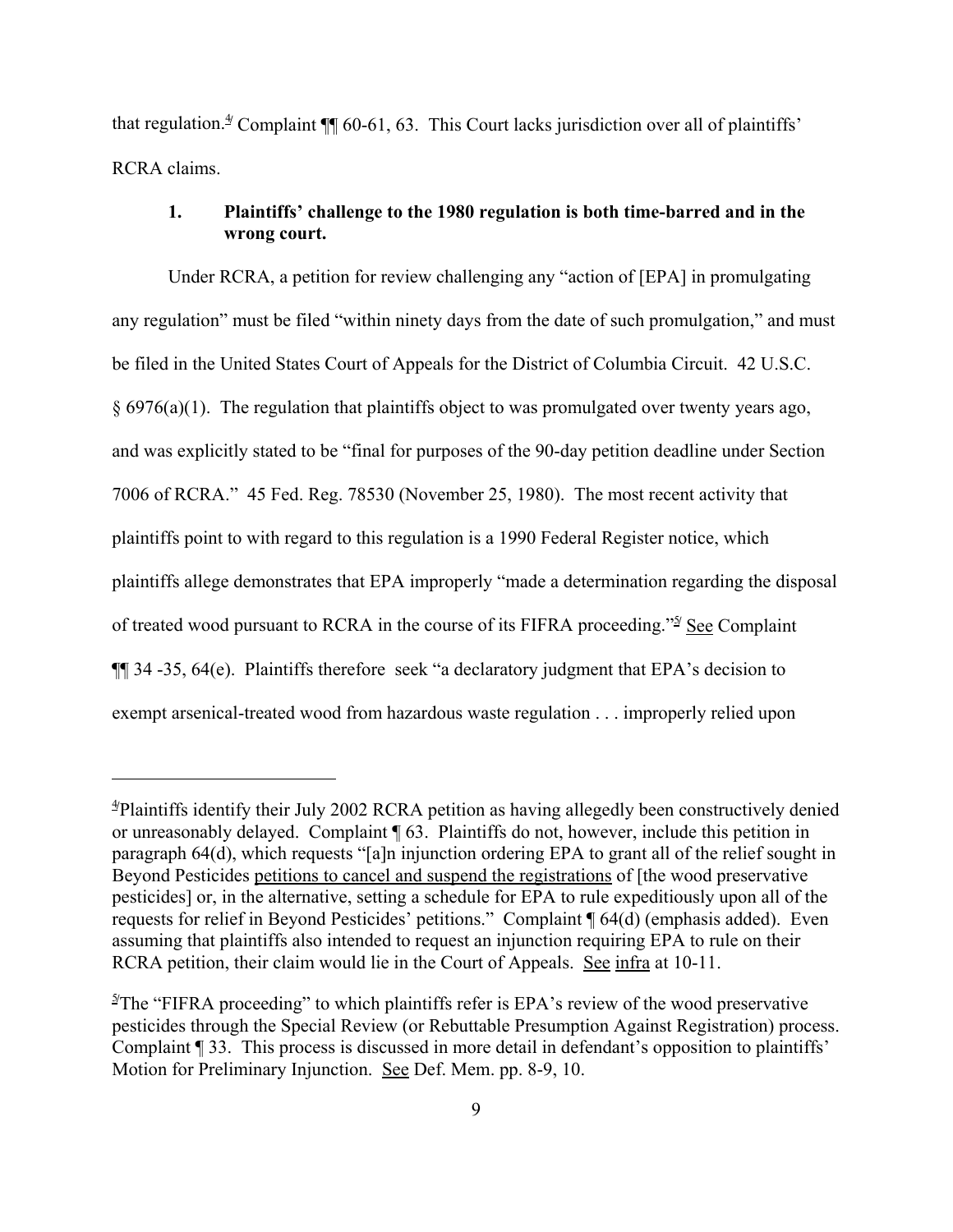determinations by the FIFRA program balancing pesticide risks and benefits rather than the appropriate RCRA hazardous waste characteristic test." Complaint ¶ 64(e). Even assuming that EPA's 1990 statement in a Federal Register Notice was a final agency action subject to judicial review, plaintiffs would still be over ten years too late – and they would still be required to proceed in the Court of Appeals. Plaintiffs' challenge to the 1980 regulation should thus be dismissed for lack of subject matter jurisdiction, and any associated requests for relief should be stricken.

# **2. The Court of Appeals has exclusive jurisdiction over any claim that EPA has unreasonably delayed in acting on plaintiffs' RCRA petition.**

Plaintiffs contend that EPA has either constructively denied, or has unreasonably delayed taking action on, their July 2002 petition requesting that EPA repeal the 1980 regulation.<sup>*I*</sup> If the petition had been denied (which it has not), judicial review would, again, lie solely in the Court of Appeals. 42 U.S.C. § 6976(a)(1) (petition for review of EPA action in "denying any petition for the . . . repeal of any regulation under this chapter may be filed only in" Court of Appeals) (emphasis added).<sup> $\mathbb{I}$ </sup> Any claim for unreasonable delay would also lie solely in the Court of Appeals. See Telecommunications Research and Action Center v. Federal Communications Commission ("TRAC"), 750 F.2d 70 (D.C. Cir. 1984).

In TRAC, the D.C. Circuit held that where judicial review of final agency action is committed to the Court of Appeals, that court "has exclusive jurisdiction to hear suits seeking

<sup>6</sup>**/** Plaintiffs petitioned EPA under Section 7004 of RCRA, which provides that any person may petition EPA for the repeal of any regulation under RCRA. 42 U.S.C. § 6974(a). EPA is required to take action on such petitions "within a reasonable time." Id.

<sup>&</sup>lt;sup>1</sup>/Plaintiffs do not dispute that EPA has not actually denied their RCRA petition. EPA has stated only that it has not yet acted on plaintiffs' RCRA petition. Complaint ¶ 61.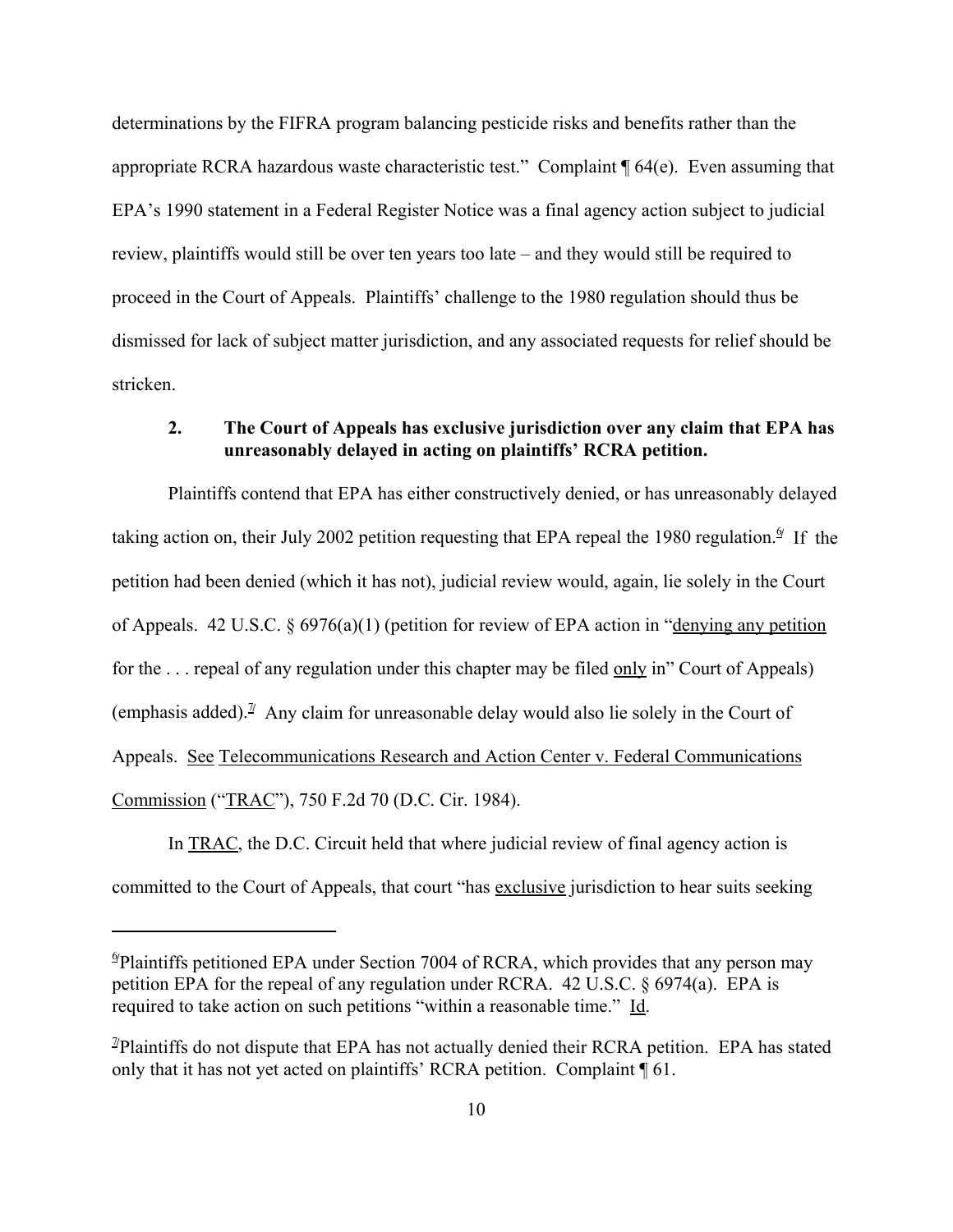relief that might affect its future statutory power of review." TRAC, 750 F.2d at 72, 75 (emphasis added). The court reasoned that because the Court of Appeals' statutory obligation to review final agency actions on the merits could be frustrated if an agency fails to act promptly, "a Circuit Court may resolve claims of unreasonable delay in order to protect its future jurisdiction." Id. p. 76; see also Sierra Club v. Thomas, 828 F.2d 783, 792 (D.C. Cir. 1987) (where there is no date-certain deadline for EPA action, but EPA must nevertheless avoid unreasonable delay, jurisdiction over claim of unreasonable delay lies in Court of Appeals). The D.C. Circuit further concluded that its jurisdiction over unreasonable delay claims in such cases is exclusive, because "[b]y lodging review of agency action in the Court of Appeals, Congress manifested an intent that the appellate court exercise sole jurisdiction over the class of claims covered by the statutory grant of review power." TRAC, 750 F.2d at 77. $\frac{8}{3}$ 

As explained above, jurisdiction to review EPA's final action in either granting or denying a RCRA petition lies solely in the Court of Appeals. Therefore, under TRAC, jurisdiction over a claim that EPA has unreasonably delayed in granting or denying a RCRA petition would also lie exclusively in that court. Plaintiffs' claim of unreasonable delay based on EPA's failure to act on their RCRA petition must thus be dismissed for lack of subject matter jurisdiction, and any associated requests for relief must be stricken.

# **B. Plaintiffs' FIFRA Claim Must Be Dismissed For Lack Of Subject Matter Jurisdiction.**

Plaintiffs allege that EPA has improperly failed to cancel and suspend the pesticide

<sup>&</sup>lt;sup>8</sup>The court reasoned in part that appellate courts develop expertise in the matters assigned to them for review, and that "[e]xclusive jurisdiction promotes judicial economy and fairness to the litigants by taking advantage of that expertise." TRAC, 750 F.2d at 78.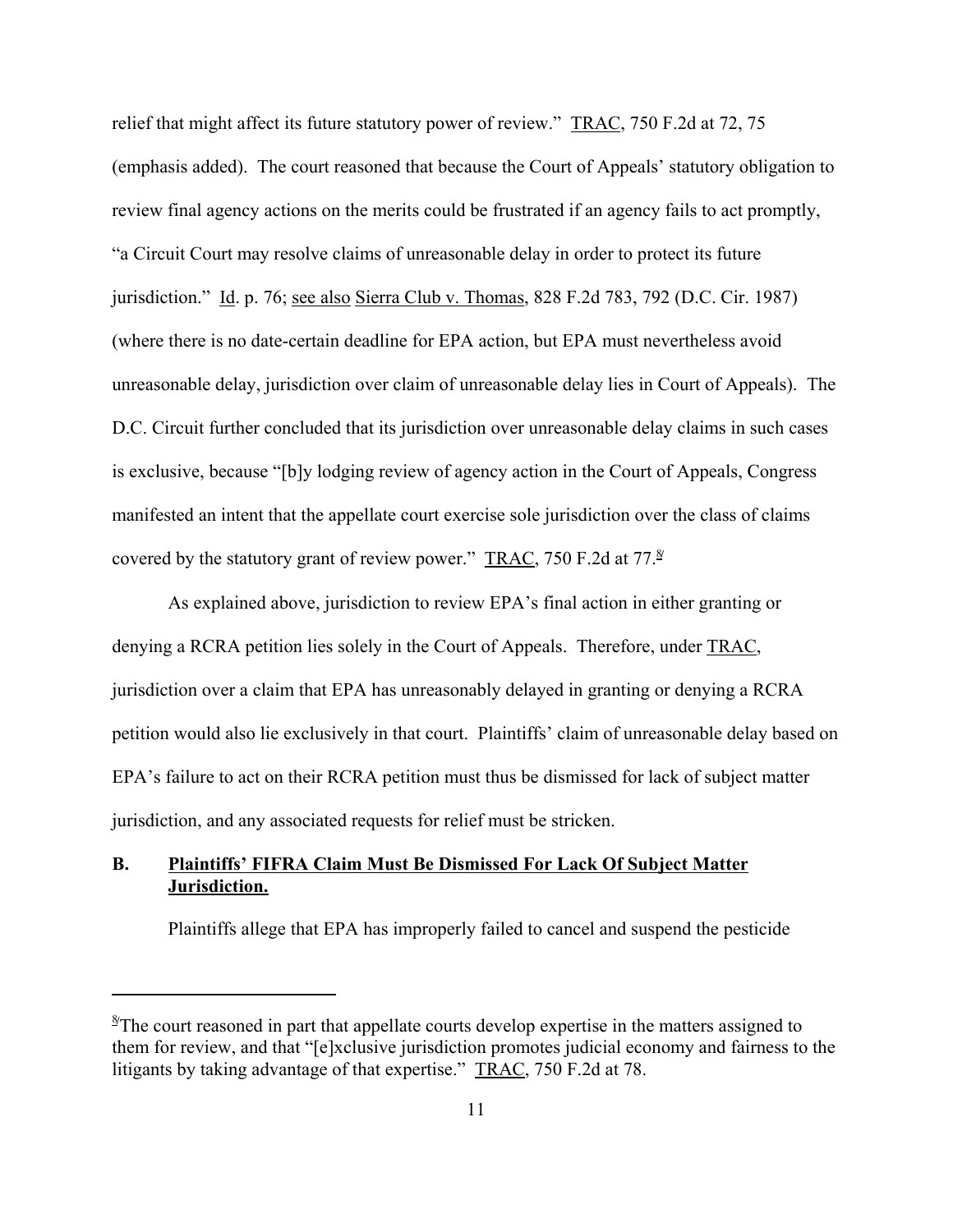registrations for the wood preservative pesticides, either through simply failing to act or through "constructive denial" of plaintiffs' FIFRA petitions. See Complaint ¶ 63. Included within this claim is what appears to be an overall challenge to EPA's reregistration review of the wood preservative pesticides. Id. (alleging EPA has "failed over the course of two decades" to address certain issues). Although plaintiffs' request for relief on their FIFRA claim is re-stated in a variety of forms, in the end plaintiffs appear to be asking the Court to determine that the wood preservative pesticides pose an unreasonable risk and, therefore, to order EPA to cancel and suspend the relevant registrations. See Complaint  $\P$  64(a), (b), (c), (d).

As already discussed in defendants' opposition to plaintiffs' Motion for Preliminary Injunction, which is incorporated by reference herein, Section 16(a) of FIFRA allows for judicial review only where EPA has refused to cancel or suspend a pesticide registration or taken some other "final action." 7 U.S.C. § 136n(a); Def. Mem. pp. 17-21.<sup>9</sup> Because EPA has not yet taken final agency action with regard to plaintiffs' cancellation and suspension petitions, Section 16(a) does not apply.<sup>10</sup> Def. Mem. pp. 21-22. Nor have plaintiffs identified any other reviewable

<sup>9</sup>**/** Unlike many environmental statutes, FIFRA does not include a "citizen suit" provision allowing for claims based on an agency's alleged failure to carry out its statutory duties; indeed, Congress actually rejected a proposed citizen suit provision. See Def. Mem. p. 18 n.18. There is thus no mechanism in FIFRA itself (other that Section 4(m), discussed below in note 10) whereby plaintiffs could pursue a claim based on EPA's lack of action. Any claim based on agency inaction or unreasonable delay would lie solely under the APA.

<sup>&</sup>lt;sup>10</sup> FIFRA contains a separate judicial review provision that governs challenges to pesticide reregistration. Section 4(m) of FIFRA provides that "[a]ny failure of the Administrator to take any action required by this section [i.e., the reregistration provisions] shall be subject to judicial review under the procedures prescribed by section 136n(b) of this title." 7 U.S.C. § 136a-1(m). Section 136n(b) in turn is titled "Review by court of appeals," and describes the procedures for such review. 7 U.S.C. § 136n(b). Thus, to the extent that plaintiffs allege that EPA's reregistration review of the wood preservative pesticides somehow fails to meet the pertinent (continued...)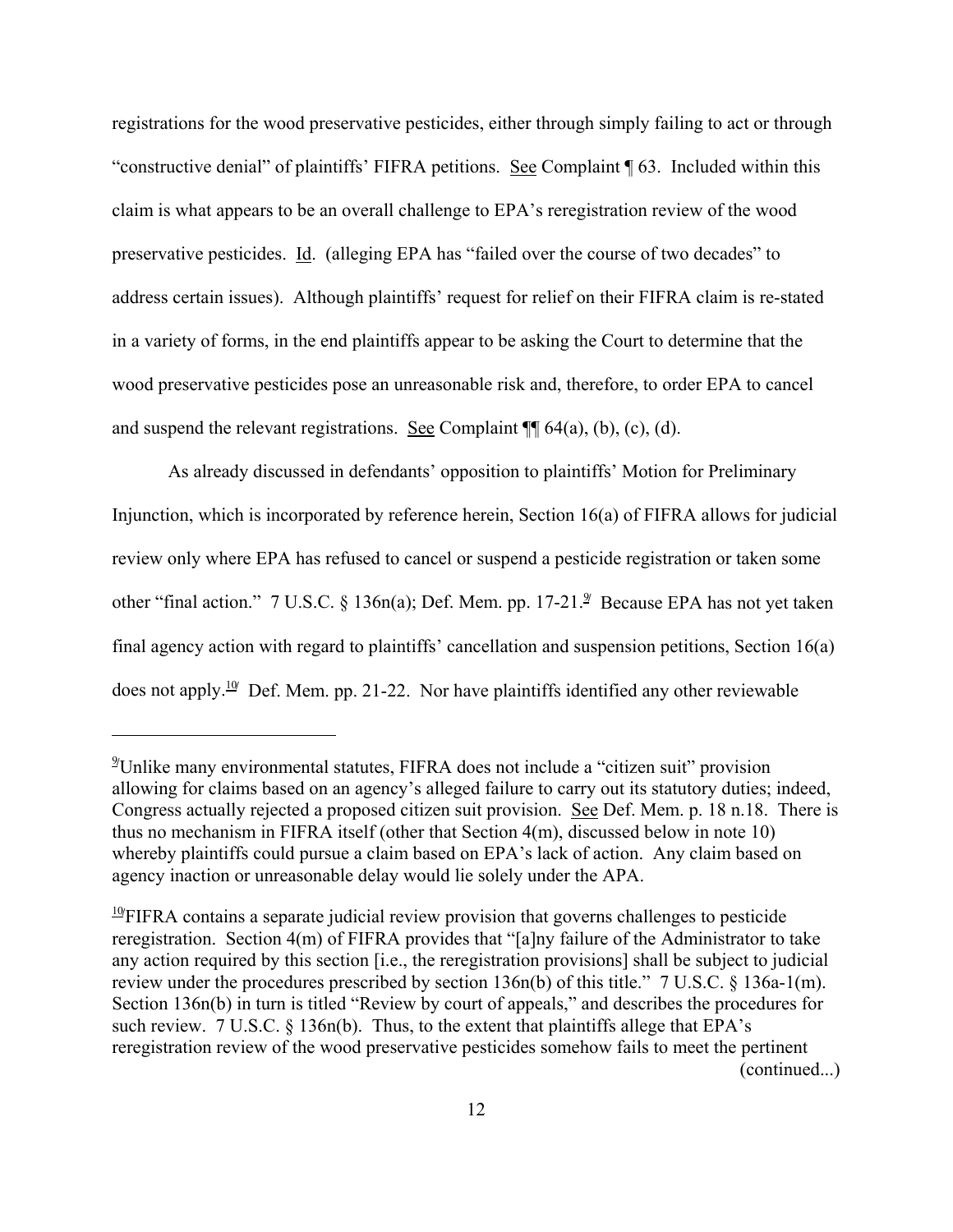"final actions."

To be final, agency action must "mark the consummation of the agency's decisionmaking process." Bennett v. Spear, 520 U.S. 154, 177-78 (1997). The action "must be one by which rights or obligations have been determined or from which legal consequences will flow." Id. (citations omitted); see also Action on Smoking and Health v. Department of Labor, 28 F.3d 162 (D.C. Cir. 1994). In Action, plaintiffs challenged an agency's choice to pursue one regulatory path rather than another. Specifically, the plaintiffs contended that the agency's proposal to regulate environmental tobacco smoke ("ETS") through an omnibus rulemaking, rather than through a separate proceeding, was arbitrary and capricious. Action, 28 F.3d at 165. The D.C. Circuit concluded that there was no final agency action, in part because "no legal consequences presently attach[ed]" to the agency's inclusion of ETS in the omnibus rulemaking. Id.; see also DRG Funding Corp. v. Secretary of Housing and Urban Development, 76 F.3d 1212, 1214-15 (D.C. Cir. 1996) (administrative order requiring plaintiff to proceed with a particular administrative process was not reviewable final agency action; interim action had "not directly affected the parties or determined their rights or obligations").

In various filings, plaintiffs have identified two alleged "final actions" that, they claim, are subject to challenge under FIFRA (and/or the APA – the definition of "finality" is the same in either case). Plaintiffs point to an alleged 1997 EPA "decision" to conduct a reregistration review of penta rather than pursuing cancellation proceedings, and a similar "decision point" in 1999 when EPA allegedly "decided to continue along the reregistration track." See Plaintiffs'

<sup>10</sup>**/** (...continued)

statutory standards, any claim would lie only in the Court of Appeals.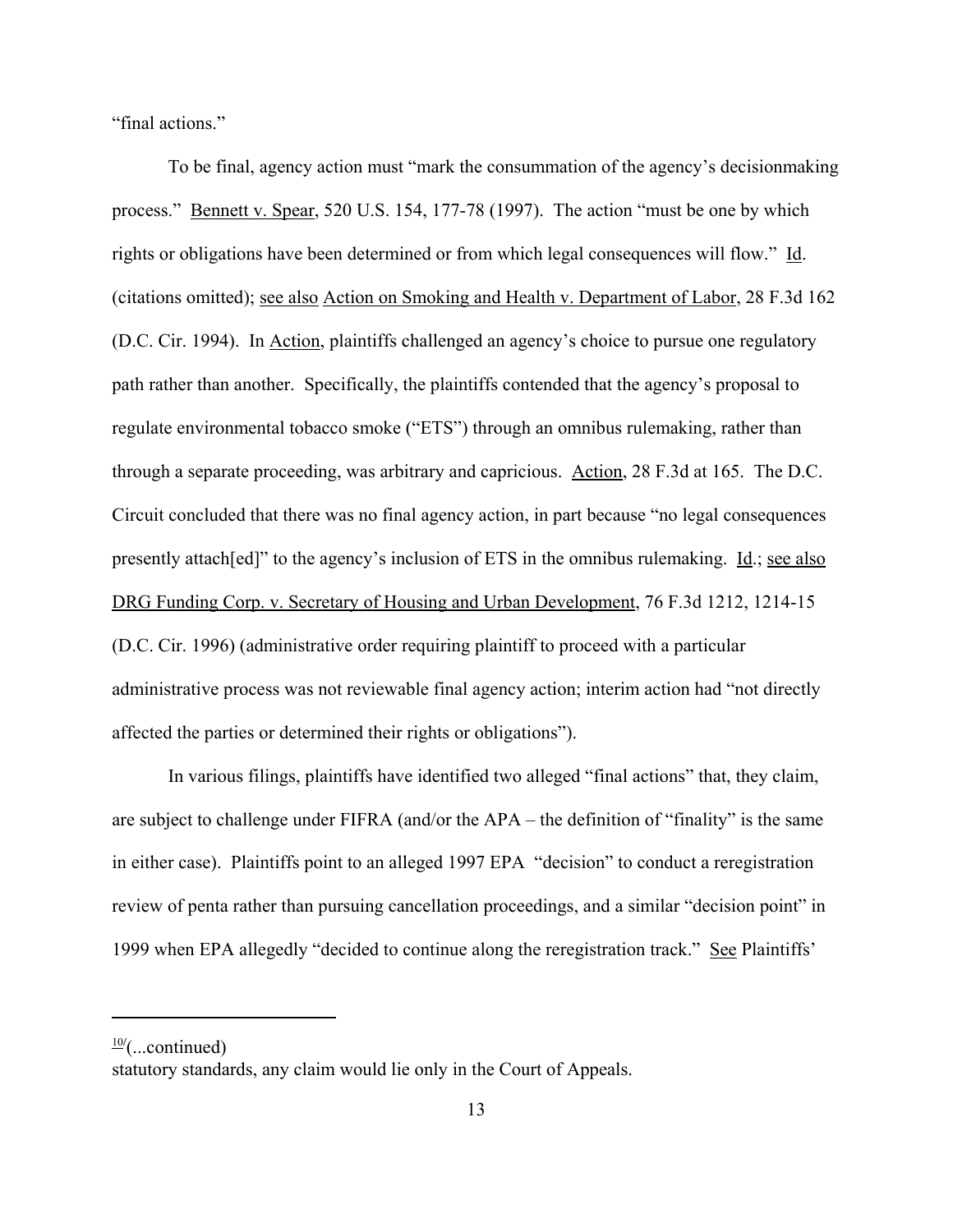Motion To Compel Submission Of The Administrative Record Relating To Pentachlorophenol (Docket No. 11), pp. 5-6; Plaintiffs' Reply To Defendant's Opposition To Plaintiff's Motion To Compel And Opposition To Cross-Motion For Protective Order (Docket No. 15), pp. 8-9. Initially, EPA is never faced with a choice between either conducting a reregistration review of a pesticide or issuing a notice of intent to cancel that pesticide. Congress required EPA to reregister pesticides registered before 1984 (with certain limited exceptions); however, in mandating reregistration, Congress did not repeal EPA's authority to cancel or suspend pesticide registrations. Even while a pesticide is undergoing reregistration review, EPA retains the authority to initiate cancellation and suspension proceedings if it appears that the pesticide "generally causes adverse unreasonable effects on the environment." Def. Mem. pp. 6-9. The fact that EPA is currently reviewing the wood preservative pesticides through the reregistration process does not, therefore, mean that EPA has "decided" it will never cancel or suspend the pertinent registrations.

In addition, the information considered and the applicable statutory standards will be the same regardless of whether EPA considers the wood preservative pesticides through the reregistration process or in the course of cancellation proceedings. In either case, EPA will be required to conduct a cost/benefit analysis and determine whether those pesticides pose "any unreasonable risk to man or the environment, taking into account the economic, social, and environmental costs and benefits of the use" of the wood preservative pesticides. 7 U.S.C. §§ 136a(c)(5), 136(bb). Because the substantive standards are the same regardless of the regulatory process, there is no legal consequence to EPA's choice to pursue its reregistration review of the wood preservative pesticides for now rather than immediately issuing notices of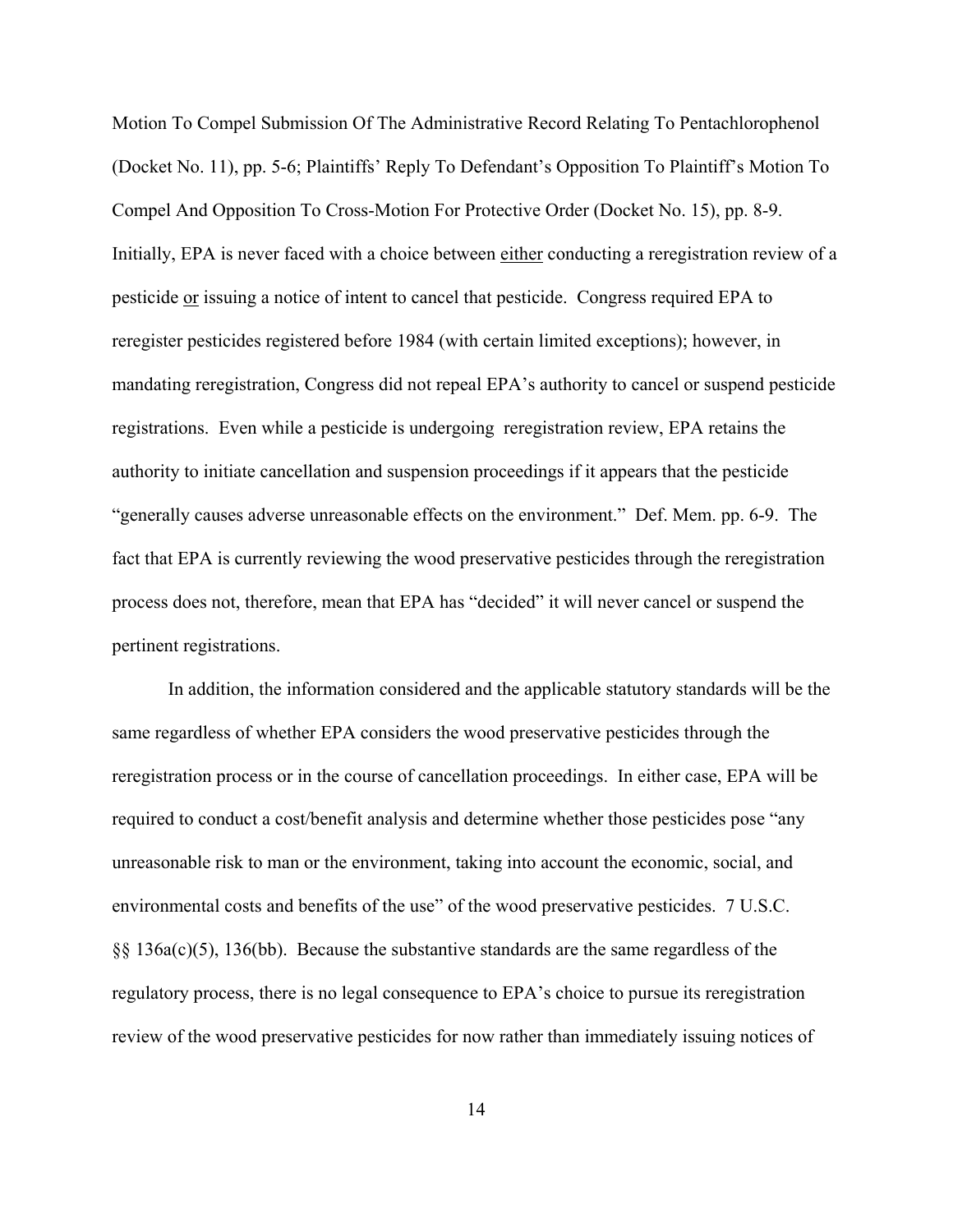intent to cancel those pesticides.

EPA's decision to initiate or continue the reregistration review of the wood preservative pesticides thus does not constitute final agency action. As such, it is not reviewable under FIFRA (or, for that matter, the APA), and plaintiffs' FIFRA claims must be dismissed.

## **C. With The Exception Of Their Claim For Unreasonable Delay, Plaintiffs Have Failed To State A Claim For Which Relief May Be Granted Under the APA.**

# **1. Plaintiffs cannot use the APA to challenge EPA's overall treatment of the wood preservative pesticides.**

Although plaintiffs' specific legal theories are difficult to identify, the tenor of plaintiffs'

claim is clear: they do not like the way EPA has handled the wood preservative pesticides,

particularly penta, over the last two decades. Plaintiffs recently characterized one aspect of their

claim as follows:

Issues presented by the Motion [for Preliminary Injunction] include, for example, whether, given EPA's final agency decision in 1984 that the wood preservative uses of penta posed excessive risks which would warrant cancellation but for the lack of economically viable alternatives, and the subsequent cancellation of all other uses of penta for which there were viable alternatives, EPA had a duty to revisit the issue of penta's wood preservative registration when it was informed of alternatives to penta-treated wood, and to take regulatory action based upon the information it has concerning alternatives. Another issue is whether EPA was justified, after a six year exhaustive regulatory review of penta from 1978 to 1984, and given the "excessive risks" that were found both in 1984 and since then, in essentially going back to square one in its reregistration review of penta, from 1997 to the present and continuing on into the future for an estimated 8 months to 3 years. Or whether, on the other hand, the record and findings which EPA currently has on penta warrant immediate regulatory action.

Plaintiffs' Reply To Defendants' Opposition To Plaintiffs' Motion To Compel & Opposition To

Cross-Motion For Protective Order (Docket No. 15) p. 4. It is difficult to see this as anything

other than a global objection to EPA's overall handling of penta. Judging by plaintiffs'

complaint, their dissatisfaction extends to EPA's overall handling of the wood preservative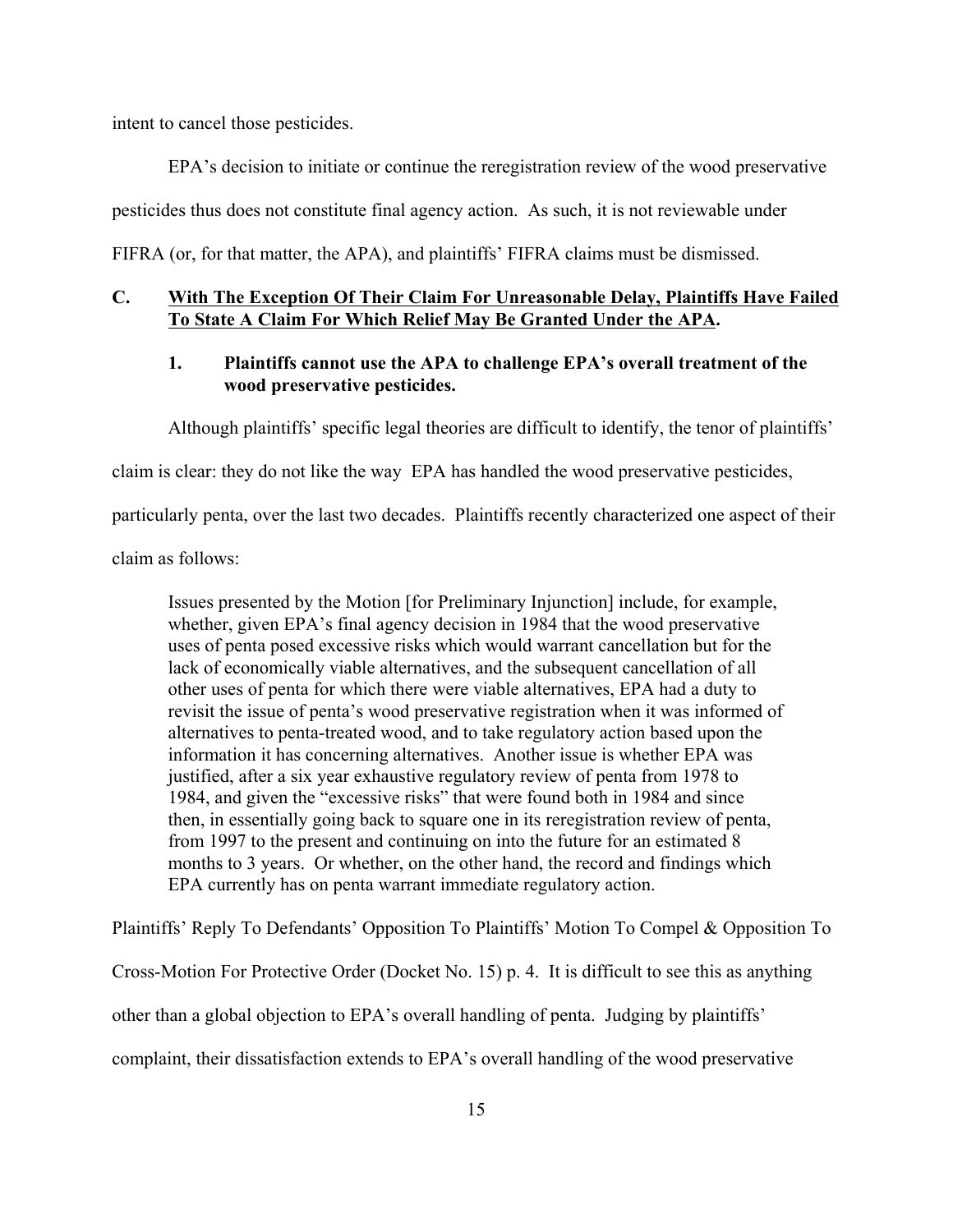pesticides generally. See Complaint ¶ 63.

The APA was not intended to allow plaintiffs to express generalized dissatisfaction with an agency's overall course of conduct. See Lujan v. National Wildlife Federation, 497 U.S. 871, 890 n.2, 893-94 (1990). The Supreme Court made clear in Lujan that broad attacks on agency "programs" do not meet the final agency action requirement. Instead, a plaintiff "must direct its attack against some particular 'agency action' that causes it harm." Id. at 891 (emphasis added). In Lujan, plaintiffs aimed their challenge at programmatic agency failure, alleging that "violation of the law [was] rampant" within a particular Bureau of Land Management program. Id. at 890.<sup>11/</sup> The Court held that, under the APA, plaintiffs could not "seek wholesale improvement of this program by court decree . . . ." Id.; see also Found. on Economic Trends v. Lyng, 943 F.2d 79, 86 (D.C. Cir. 1991) (dismissing challenge to USDA's "germplasm program" because "the many individual actions referenced in the record, and presumably actions yet to be taken as well – cannot be laid before the courts for wholesale correction") (internal quotation omitted); Ecology Center, Inc. v. U.S. Forest Serv., 192 F.3d 922, 925 (9th Cir. 1999) (plaintiffs "cannot demand general judicial review of day-to-day operations" without a statutory mandate authorizing such review) (internal quotation omitted).

Plaintiffs appear to seek "wholesale correction" of EPA's approach to the wood preservative pesticides. Under Lujan, such an attack is not permissible under the APA. Plaintiffs claim thus must be dismissed to the extent that plaintiffs have failed to challenge

<sup>&</sup>lt;sup>11/</sup>In Lujan, an environmental group challenged numerous aspects of a Bureau of Land Management program, including the alleged "failure to revise land use plans in proper fashion, failure to submit certain recommendations to Congress, failure to consider multiple use, inordinate focus upon mineral exploitation, failure to provide required public notice, [and] failure to provide adequate environmental impact statements." 497 U.S. at 891.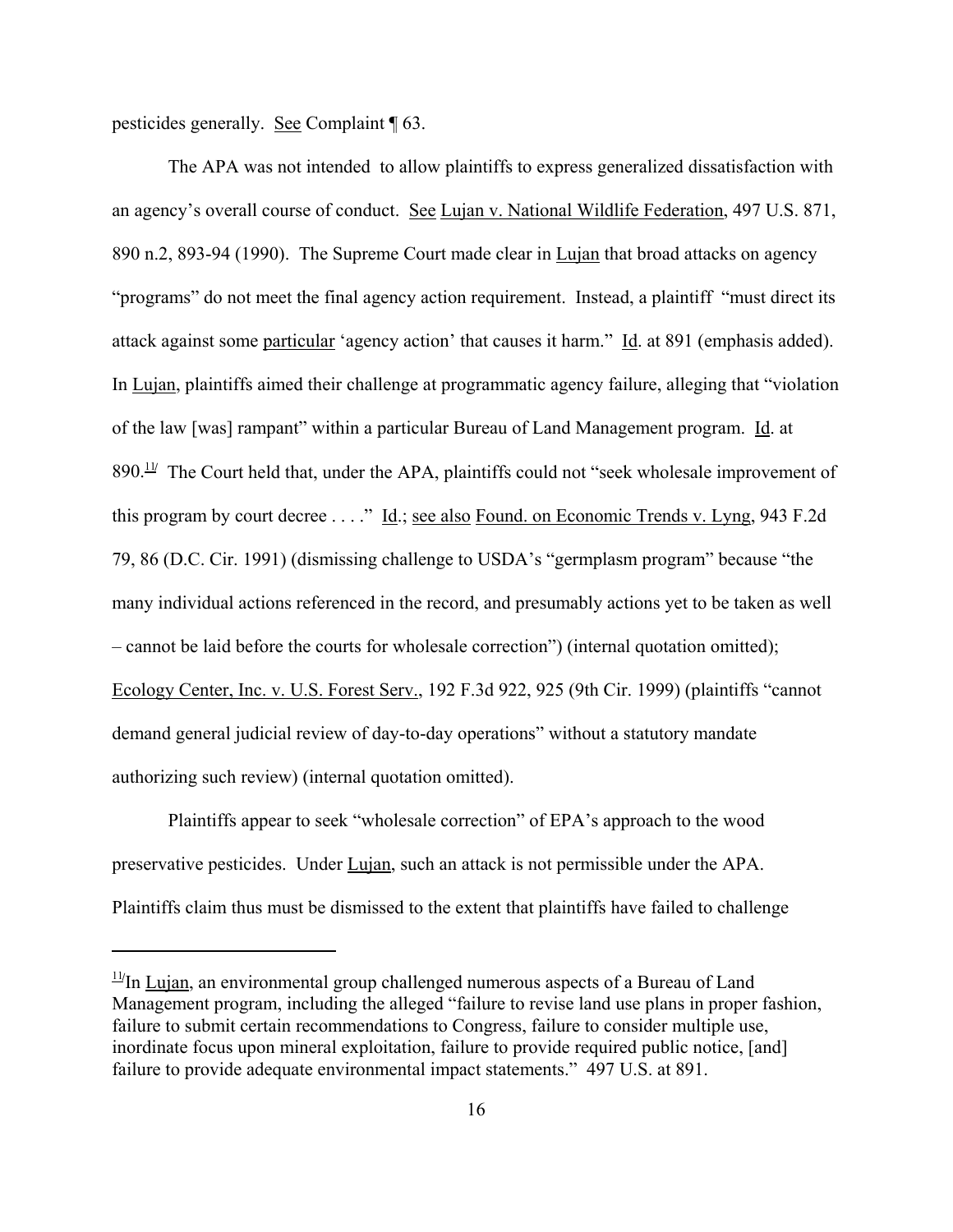specific agency actions or inactions.

#### **2. Plaintiffs have not identified any reviewable final agency actions.**

As discussed above, see supra at 13-14, an agency action is not "final" until it determines legal rights, obligations, or benefits. The only recent "actions" identified by plaintiffs are not final by this definition, and therefore are not subject to challenge under the APA. Id. Plaintiffs do identify some final actions with regard to the wood preservative pesticides – for example, EPA's 1987 amendment of certain risk reduction measures. Complaint ¶ 21. This is, however, the most recent "final action" that plaintiffs can point to – and it is far too late to challenge that action now (if in fact plaintiffs seek to do so). There is a six-year statute of limitations applicable to civil actions against the United States. 28 U.S.C. § 2401. Plaintiffs are thus out of time to the extent that they seek to challenge any agency actions occurring before December 10, 1996.

## **3. Plaintiffs' remedy would be limited to an order requiring EPA to act on plaintiff's petitions.**

Included in plaintiffs' lengthy and duplicative laundry list of potential relief are demands that the Court, inter alia, (1) order EPA to cancel and suspend all three wood preservative pesticide registrations; (2) order EPA to revise conclusions reached in its prior review of the wood preservative pesticides; (3) find that EPA has erred in failing to re-assess findings made in 1984; and (4) order EPA to "broaden" a proposed phase-out of CCA. Complaint ¶¶ 64(b), (c), (d), (f) Plaintiffs' reach far exceeds their grasp. The Supreme Court has stated that "the function of the reviewing court ends when an error of law is laid bare. At that point the matter once more goes to the [agency] . . . for reconsideration. . . . [The court lacks the] power to exercise an essentially administrative function." Federal Power Comm'n v. Idaho Power Co., 344 U.S. 17,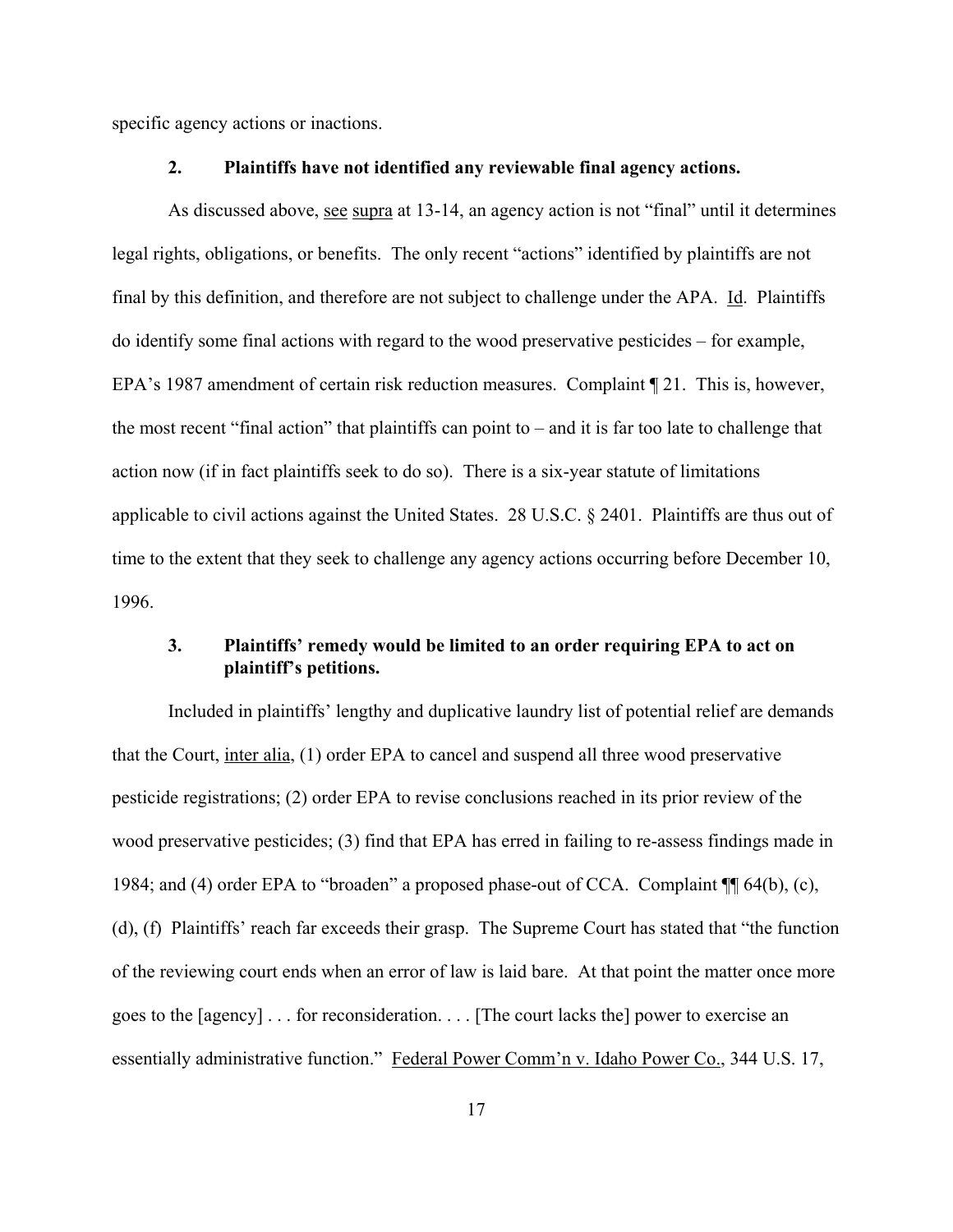20-21 (1952) (citations omitted) (appeal from judicial modification of agency issued license). Accordingly, even if this Court were to find that EPA has unreasonably delayed in acting on plaintiffs' FIFRA petitions, the only appropriate remedy would be an order compelling EPA to exercise its discretion to either grant or deny those petitions. <u>See</u> 5 U.S.C. § 706(1) ("The reviewing court shall . . . compel agency action . . . unreasonably delayed"); see also Johnson v. Philadelphia Hous. Auth., No. 93-2296, 1995 WL 395950, at \*2 (E.D. Pa. June 29, 1995) ("Section 706(1) does not give the court power to order an agency to correct the problems caused by unreasonably delayed actions. Rather, an order compelling an agency to take the action it has unreasonably or unlawfully failed to take represents the only available remedy under section  $706(1)$ .").

Even in the EDF cases relied on by plaintiffs (which are of questionable validity under the current version of FIFRA), the most that the court ever did was to order EPA to initiate an administrative process through which it could review a pesticide's risks and benefits.<sup>12</sup> As discussed in defendants' opposition to plaintiffs' motion for preliminary injunction, at the time the EDF cases were decided, there was no specific process in FIFRA whereby EPA could reassess a registered pesticide. Def. Mem. pp. 19-21, 24-27. As the court noted in EDF v. Ruckelshaus, however, Congress had granted the public "a role in deciding important questions

<sup>&</sup>lt;sup>12</sup>/See Environmental Defense Fund Inc. v. Hardin, 428 F.2d 1093 (D.C. Cir. 1970); Environmental Defense Fund Inc. v. Ruckelshaus, 439 F.2d 584 (D.C. Cir. 1971); Environmental Defense Fund Inc. v. Environmental Protection Agency, 465 F.2d 528 (1972). As established in defendants' opposition to plaintiffs' Motion for Preliminary Injunction, these cases are both factually and legally distinguishable. See Def. Mem. pp. 19-27. Moreover, in two out of three of these cases, all that the court did was to remand the matter at issue to EPA for further consideration and/or development of an administrative record. See Hardin, 428 F.2d at 1199- 1100; EPA, 465 F.2d at 541.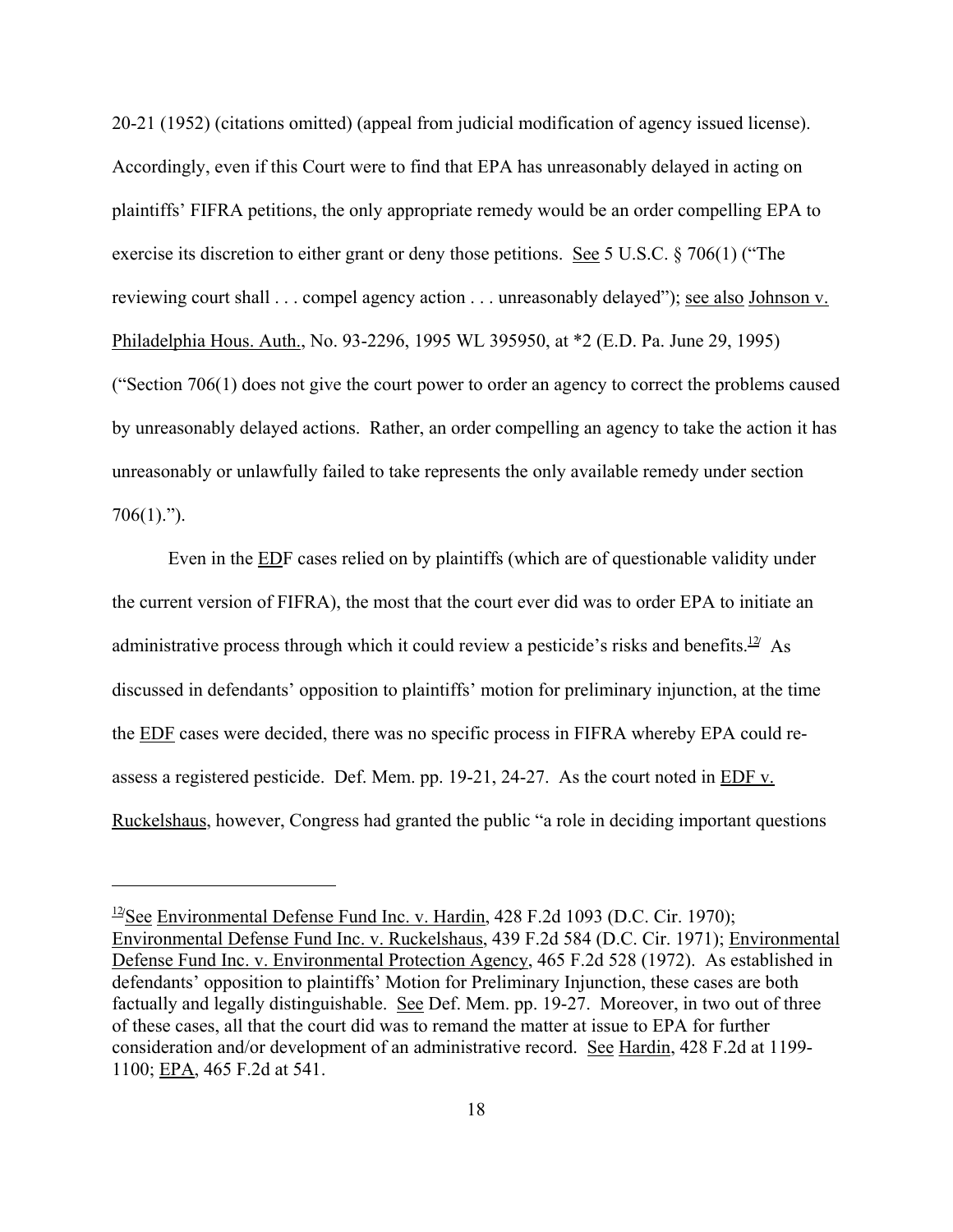of public policy" under FIFRA. Environmental Defense Fund v. Ruckelshaus, 439 F.2d 584, 594 (D.C. Cir. 1971). Under the then-existing structure of FIFRA, the only way to ensure public participation was for EPA to issue notices of intent to cancel a pesticide registration and thus "commence the administrative process." See Ruckelshaus, 439 F.2d at 594-95; Def. Mem. pp. 25-27.

The Ruckelshaus court therefore ordered EPA to initiate an administrative process by issuing notices of intent to cancel the pesticide at issue – but that is all that it did. There simply is no precedent in the EDF cases (or anywhere else that EPA is aware of) for the sweeping relief requested by plaintiffs. Any requests for relief beyond an order requiring EPA to act on plaintiffs' FIFRA petitions must therefore be stricken.

#### **CONCLUSION**

For the foregoing reasons, (1) all claims asserted by plaintiffs other than their Administrative Procedure Act claim that EPA has unreasonably delayed in acting on plaintiffs' FIFRA petitions should be dismissed, and (2) all requests for relief other than (a) plaintiffs' request that the Court order EPA to rule on those petitions and (b) plaintiffs' request for attorney's fees and costs should be stricken.

Dated: February 10, 2003 Respectfully submitted,

THOMAS L. SANSONETTI Assistant Attorney General Environment and Natural Resources Division  $\frac{1}{\sqrt{S}}$ ANGELINE PURDY, Trial Attorney Washington State Bar No. 24363 MICHELE L. WALTER, Trial Attorney Nebraska Bar No. 21347